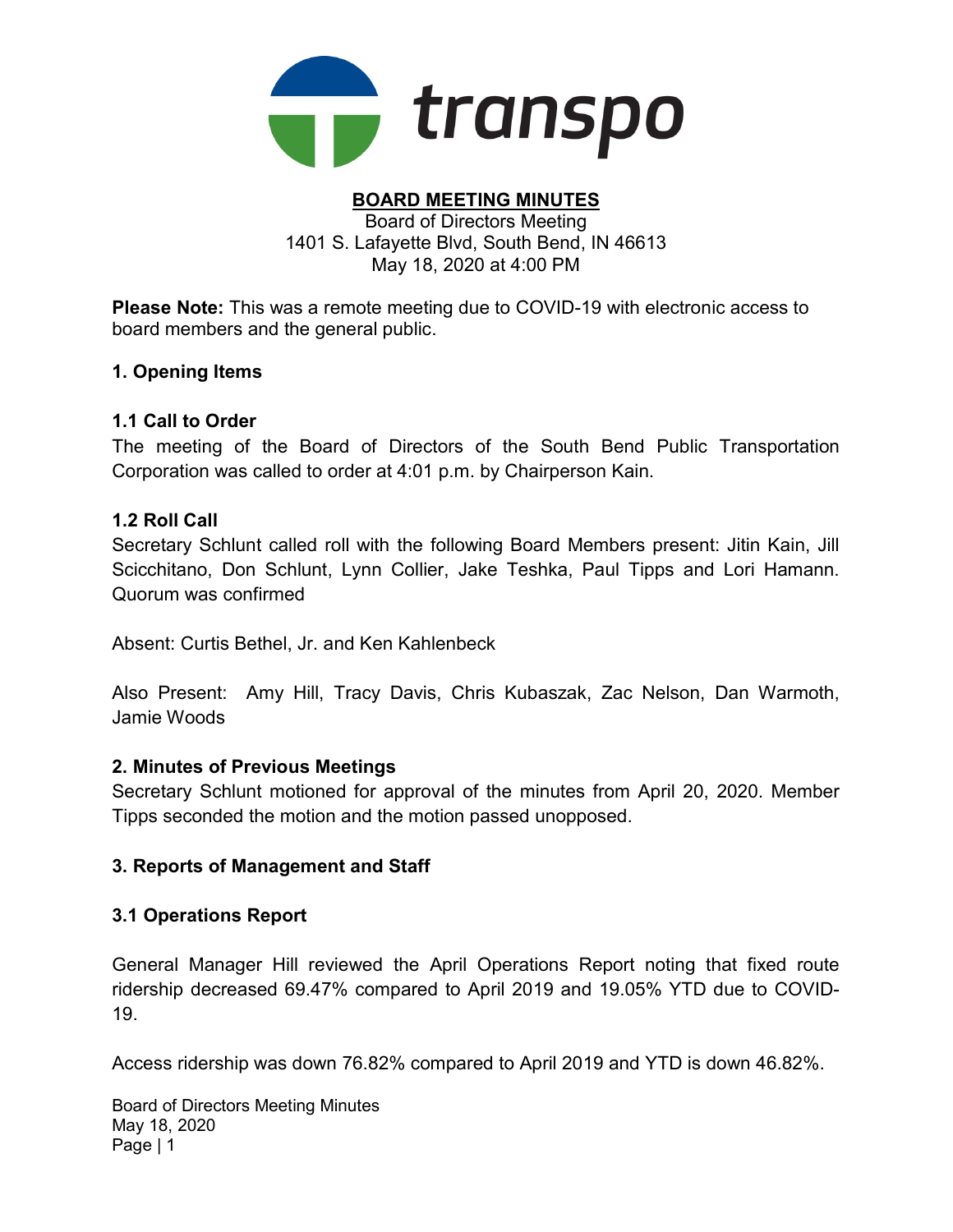Transpo implemented the Reduced Service schedule on Monday, April  $6<sup>th</sup>$ . Passengers are reminded that public transportation is only for essential travel during this time.

The Safety Report showed zero (0) preventable accidents, one (1) non-preventable accident and two (2) yard accidents. Member Tipps asked about the yard accidents since it is typically a rare occurrence. General Manager Hill explained it is typically minor with the most recent being contact between two mirrors.

The Passenger Service Reports were reviewed noting three (3) fixed route reports were received with one (1) unsubstantiated and two (2) commendations. There was one (1) unsubstantiated report for Access received.

General Manager Hill also noted that all positive comments from passengers are being shared with operators to highlight the positives during a challenging time.

COVID-19 measures in place include distributing PPE to all employees (masks, face shields, gloves, disinfecting wipes/sprays, hand sanitizer) and maintaining social distancing measures on board all vehicles. The number of passengers per bus is limited and additional buses are added to routes as needed.

Transpo continues to operate the Reduced Service Schedule. The goal is to return to full service as soon as it is safely feasible. The Reduced Service Schedule allows Transpo to maintain physical distancing on board the buses by additional an additional vehicle when needed. This would be difficult to maintain with the full schedule. Driver availability is also a factor as approximately 24 operators are currently out on various types of leave.

Transpo is encouraging all passengers to wear face coverings; however, it is not a requirement due to lack of enforcement options and concern for operator and supervisor safety.

Member Tipps mentioned he noticed the Post Office was providing visqueen to separate employees from customers and asked if we had measures in place on board the buses. General Manager Hill responded that the Maintenance Department has been working on options and reviewing what other systems such as IndyGo and Lafayette have done. A few systems have utilized clear shower curtains and visqueen as a temporary measure.

Chairperson Kain asked if Transpo was still providing any Special Service at this time. General Manager Hill explained that DTSB has canceled First Fridays through July and Transpo is not taking on any additional Special Service right now.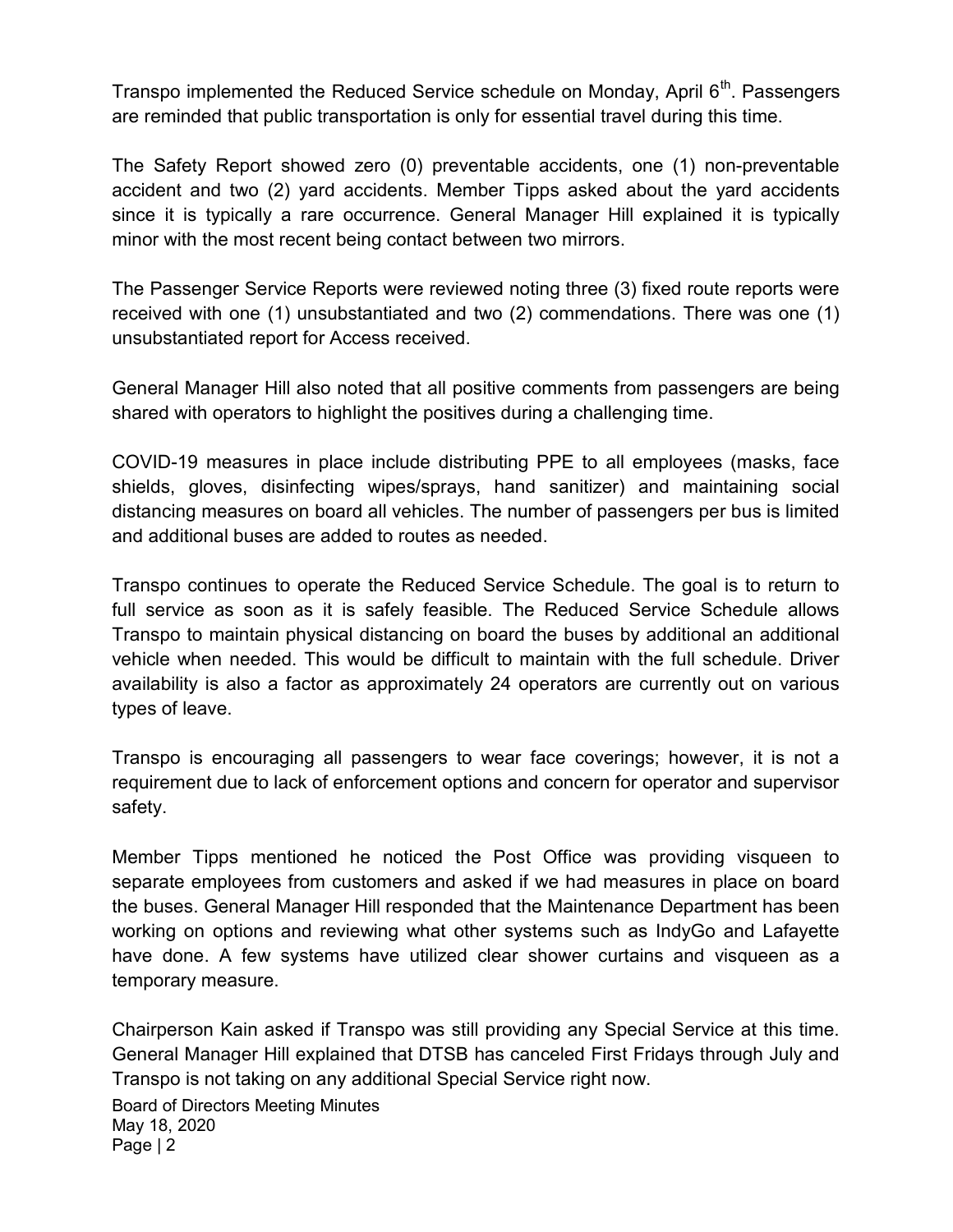The full report was included in the board packet.

# 3.2 Finance Report

Controller Kubaszak reviewed the Finance Report noting that Passenger Revenue and Non-Operating Revenue were both under budget. There has been a dramatic decrease in overtime due to COVID-19 and running the Reduced Service Schedule. He also noted that Advertising Revenue is up, two Trillium invoices were paid in April, materials and supplies are down due to the Reduced Service Schedule; however, the additional COVID-19 expenses are starting to come in.

Controller Kubaszak reviewed the Finance Report noting that Passenger Revenue is down for the month of March due to the COVID-19 ridership decrease. Expenses were up due to an additional payroll for the month, corrected IT invoices that were reviewed and then paid and additional utility invoices.

Member Tipps asked about the Advertising Revenue and Controller Kubaszak noted the payments were budgeted quarterly, but current revenue is up. General Manager Hill also commented that there is a minimum revenue guarantee which continues to be exceeded and Transpo's advertising partner issues payment checks as the contracts are billed.

Controller Kubaszak noted the Payroll Protection Program will be utilized for labor and employee benefits and he anticipates Transpo will qualify to have the full loan forgiven.

Member Tipps commented it would be helpful to have a detailed report at a future meeting and Controller Kubaszak confirmed he would do so highlighting the various funding sources and allocations.

Controller Kubaszak reviewed the Cash Forecast noting it will be adjusted with a decrease in total revenue for the rest of the year. As we look towards the 2021 budgeting process, it is anticipated there will be a 15-20% decrease in revenue due to a potential cut in PMTF and the Circuit Breaker.

The full report was included in the board packet.

# 3.3 Human Resource Report

Director Davis reviewed the HR report noting there are currently 120 employees with 80 represented, 17 non-represented and 23 administrative employees. There were no new hires in April due to COVID-19; however, three (3) part-time fixed route operators started training in May and another class anticipated in the next three to four weeks.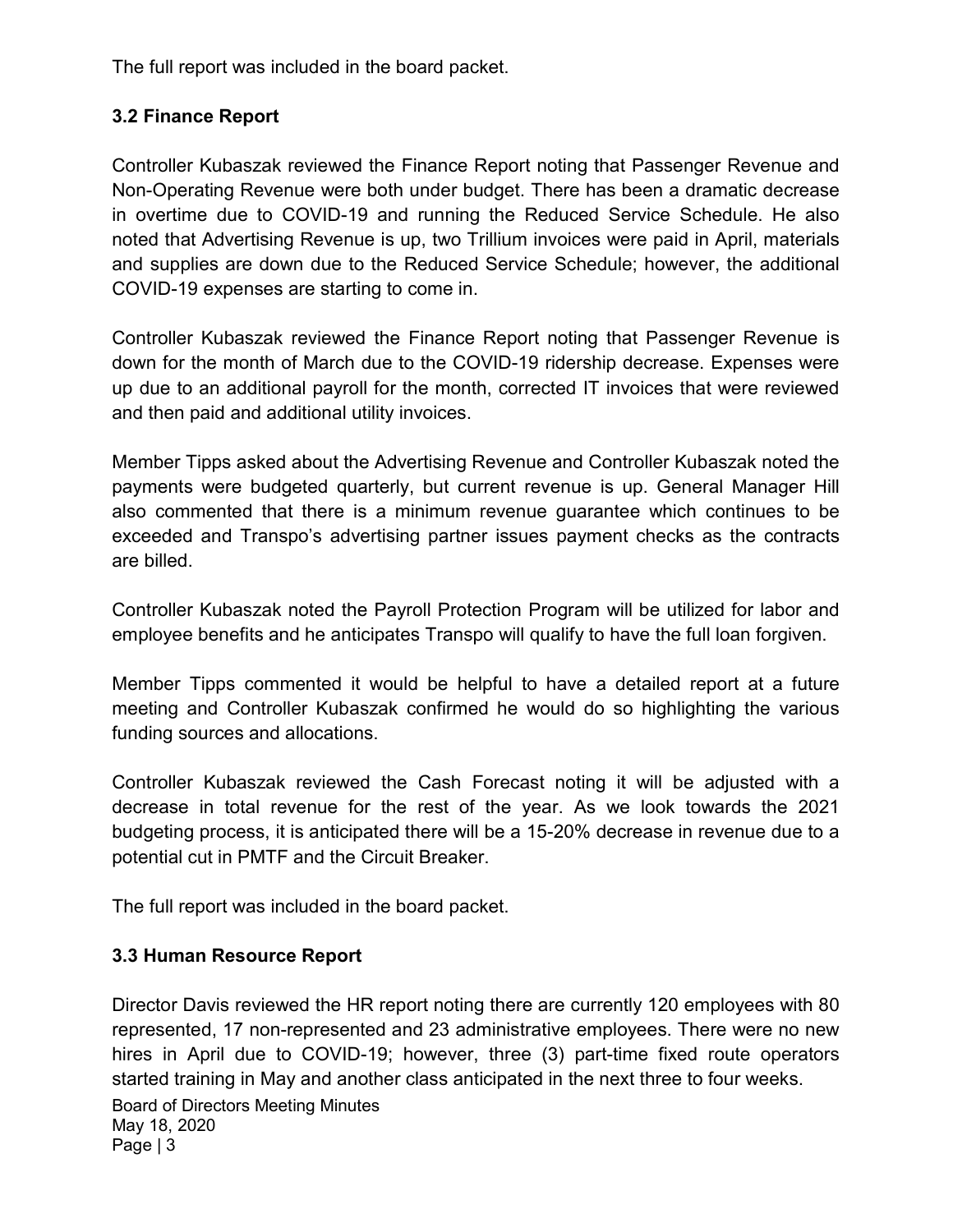There are currently 24 employees out on leave with approximately 11 anticipated back in early June. Member Tipps asked if there was a requirement to use vacation time first. Director Davis responded there is not (the emergency leave does not allow the requirement of using accrued time first) and it was noted the option was provided along with taking unpaid time off if needed.

The full report was included in the board packet.

# 3.4 Maintenance Report

Director Warmoth reviewed the preventative maintenance inspections, road and service calls. He noted the same COVID-19 measures remain in place.

Member Tipps asked the difference between the various types of road calls and the following was reviewed:

Road Calls – Bus & Van Changes with Service Interruption: a service call where a bus or van had to be exchanged and there was a service disruption, meaning a route may have been running late and/or a trip missed.

Road Calls – Bus & Van Changes without Service Interruption: a service call where a bus or van had to be exchanged, but it did not disrupt service. This typically means that maintenance was able to go out and replace the vehicle allowing the route to continue on.

Road Calls – Service Call: a service call where maintenance goes out and is able to resolve the issue on site.

The full report was included in the board packet.

# 3.5 Marketing Report

Director Nelson provided the Marketing Report for April, including social media impact. The positive feedback received has been shared with the operators and posted at South Street Station.

Director Nelson reviewed the highlights from the Customer Service, noting the full results along with an overview were included in the board materials. Highlights included:

- 56% of trips are for work/commuting
- 67% of riders are transit dependent (do not have a car available to use)
- 61% ride every day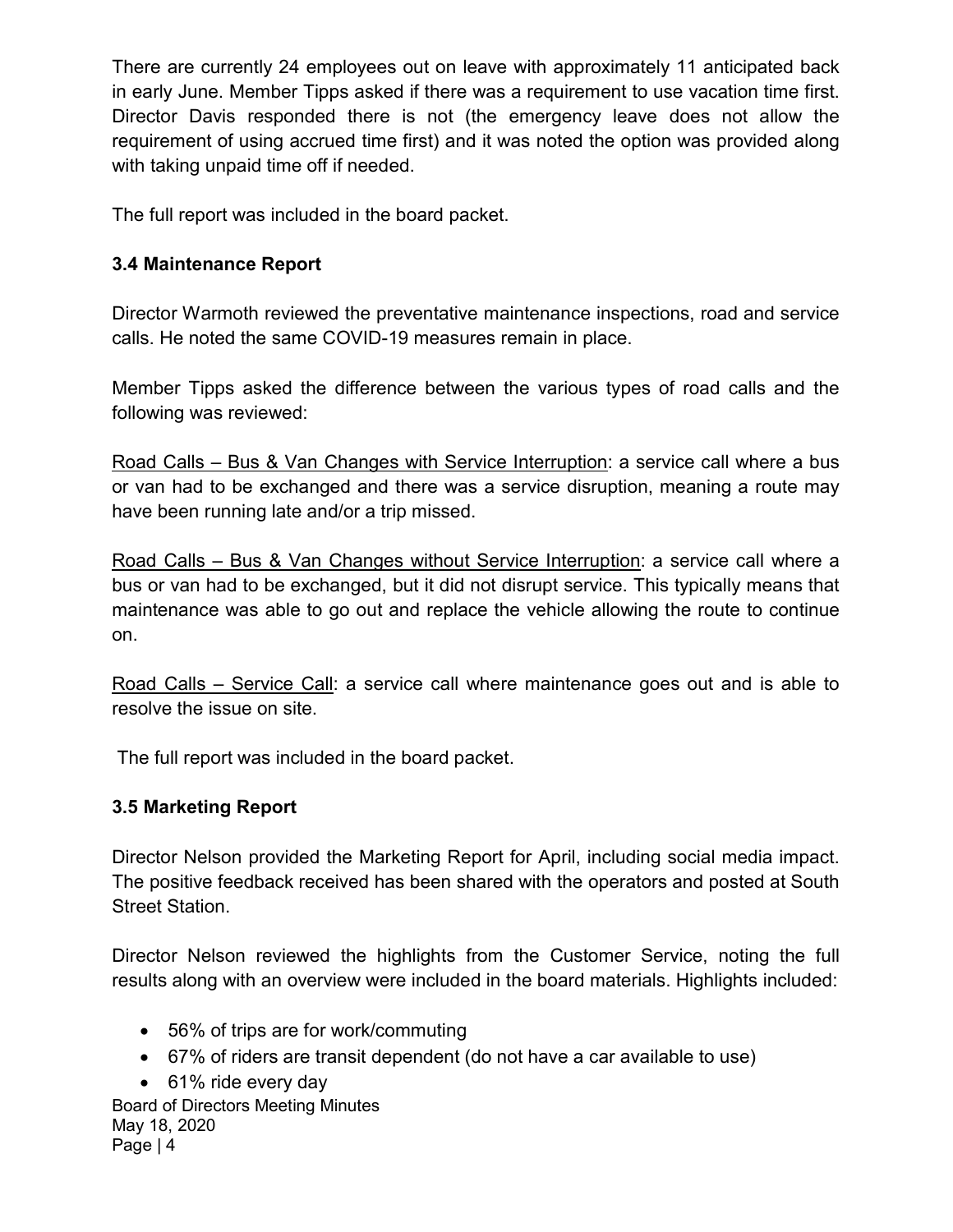60% make less than \$15,000 annually

Member Tipps asked if the survey was completed prior to COVID-19 and Director Nelson confirmed it wrapped up in February.

Chairperson Kain asked about survey representation and Director Nelson responded he felt the results were a good representation. There were two operators on light duty that were able to assist with conducting surveys on board the buses which helped to ensure that all routes throughout the system were covered. Chairperson Kain noted this will be helpful information as the strategic plan moves forward.

Member Hamann asked about the results based on the time of year and the potential impact of surveying at different times. Director Nelson commented the ridership would vary during the year, especially during summer months when school is not in session.

General Manager Hill also noted that this was the first survey completed in over 10 years and was designed to be utilized as a baseline for future surveys. Regular surveying will be completed going forward.

Director Nelson provided the Marketing Report for March, including media coverage, outreach and social media impact. Efforts have been focused on COVID-19 response and passenger communications. Member Tipps asked about any feedback on the Reduced Service Schedule and Director Nelson responded that overall, it has been positive. Talking points were developed in advance and the majority of passengers have been supportive and understanding. Secretary Schlunt asked if signage was provided at all bus stop locations. Director Nelson responded that information was distributed in advance and can be found online and posted at South Street Station. In addition, information was posted at high traffic areas throughout the system.

The full report was included in the board packet.

# 3.6 Administrative Report

General Manager Hill reported that contract negotiations are still on hold as the Union as not provided additional dates.

Transpo's application for the Indiana Department of Environmental Management (IDEM) and Indiana Volkwagen Environmental Mitigation Trust Fund was submitted on Friday, May 15<sup>th</sup> ahead of the May 31<sup>st</sup> deadline. Transpo has requested funding for up to 12 replacement buses to be used as the local match for Federal funding that was obtained in September 2018.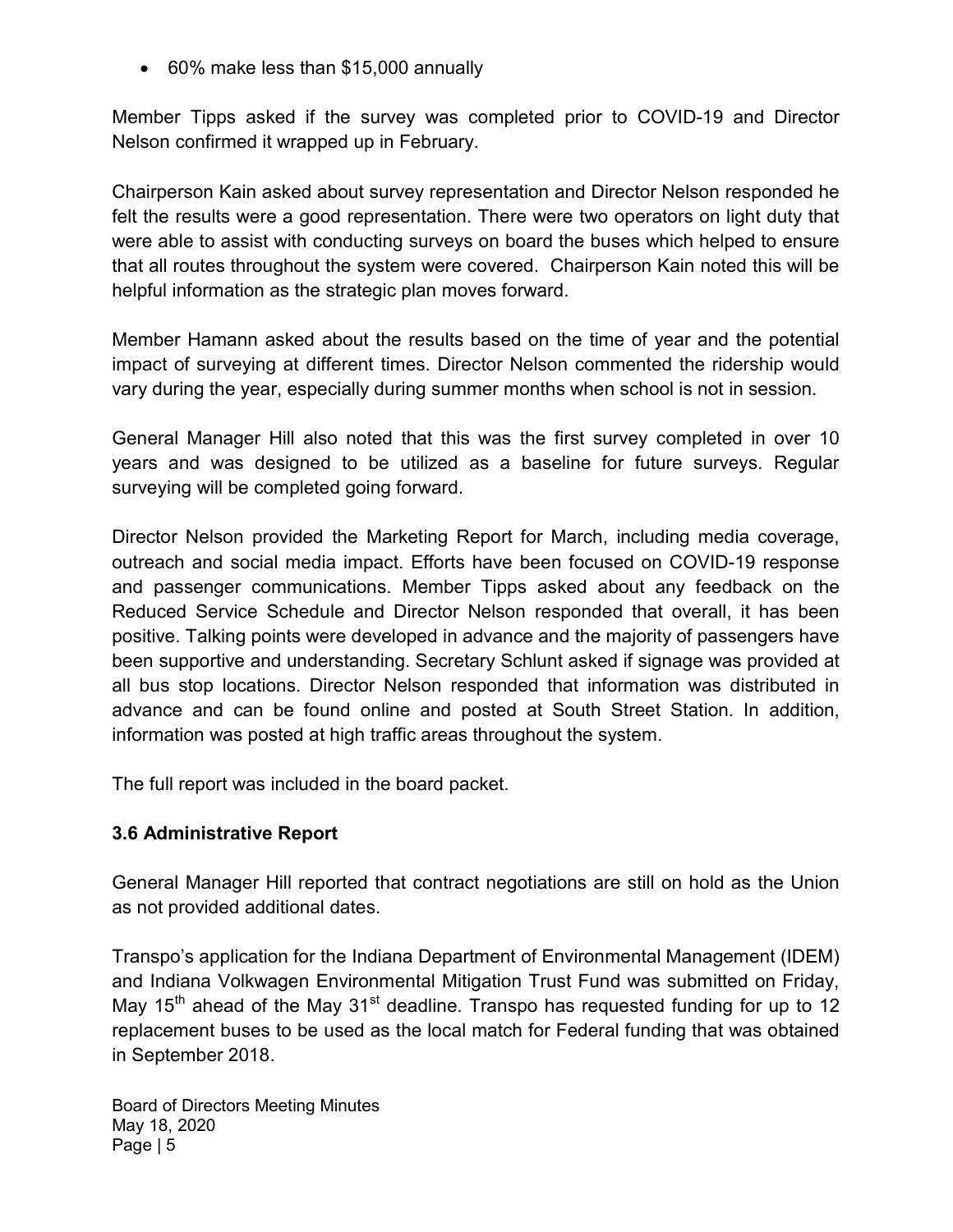She also noted Transpo is in the process of completing the Public Transportation Agency Safety Plan (PTASP). The FTA has extended the deadline to December 31 $^{\rm st}$ .

General Manager Hill reported she met with John Pinter last week for a status update on the Strategic Plan. He anticipates have a report available for the June board meeting. Work is also resuming on updating the organizational Mission Statement.

The full report was included in the board packet.

### 4.0 Introductions to Resolutions

#### 4.1 RESOLUTION NO. 20-2020

A RESOLUTION OF THE BOARD OF DIRECTORS OF THE SOUTH BEND PUBLIC TRANSPORTATION CORPORATION, SOUTH BEND, INDIANA APPROVING THE FINANCIAL TRANSACTIONS INCURRED DURING THE MONTH OF APRILWITHIN THE CORPORATION'S CAPITAL IMPROVEMENT FUND.

**Staff Report:** Investments and payments were made from the Capital Improvement Fund during the month of April 2020. The Corporation's share, which is required by the Federal Government, totaled \$6,200.63.

Member Tipps motioned to approve Resolution 20-2020, Secretary Schlunt seconded the motion. Secretary Schlunt called roll for the vote with all members voting in favor. Motion passed 7-0.

#### 4.2 RESOLUTION NO. 21-2020

A RESOLUTION OF THE BOARD OF DIRECTORS OF THE SOUTH BEND PUBLIC TRANSPORTATION CORPORATION, SOUTH BEND, INDIANA APPROVING THE FINANCIAL TRANSACTIONS INCURRED DURING THE PAST 30 DAYS OF APRIL WITHIN THE CORPORATION'S PAYROLL AND TRANSPORTATION FUND

Staff Report: There were a total of 116 checks issued April 1-30 for a total disbursement of \$732,117.31.

Member Tipps motioned to approve Resolution 21-2020, Secretary Schlunt seconded the motion. Secretary Schlunt called roll for the vote with all members voting in favor. The motion passed 7-0.

#### 4.3 RESOLUTION NO. 22-2020

A RESOLUTION OF THE BOARD OF DIRECTORS OF THE SOUTH BEND PUBLIC TRANSPORTATION CORPORATION, SOUTH BEND, INDIANA AUTHORIZING MANAGEMENT TO PURCHASE UP TO NINE (9) PARATRANSIT REPLACEMENT VANS

Staff Report: Up to nine (9) replacement vans would be purchased using \$660,000 in CARES Act funding and \$15,000 local share previously allocated for a total amount not